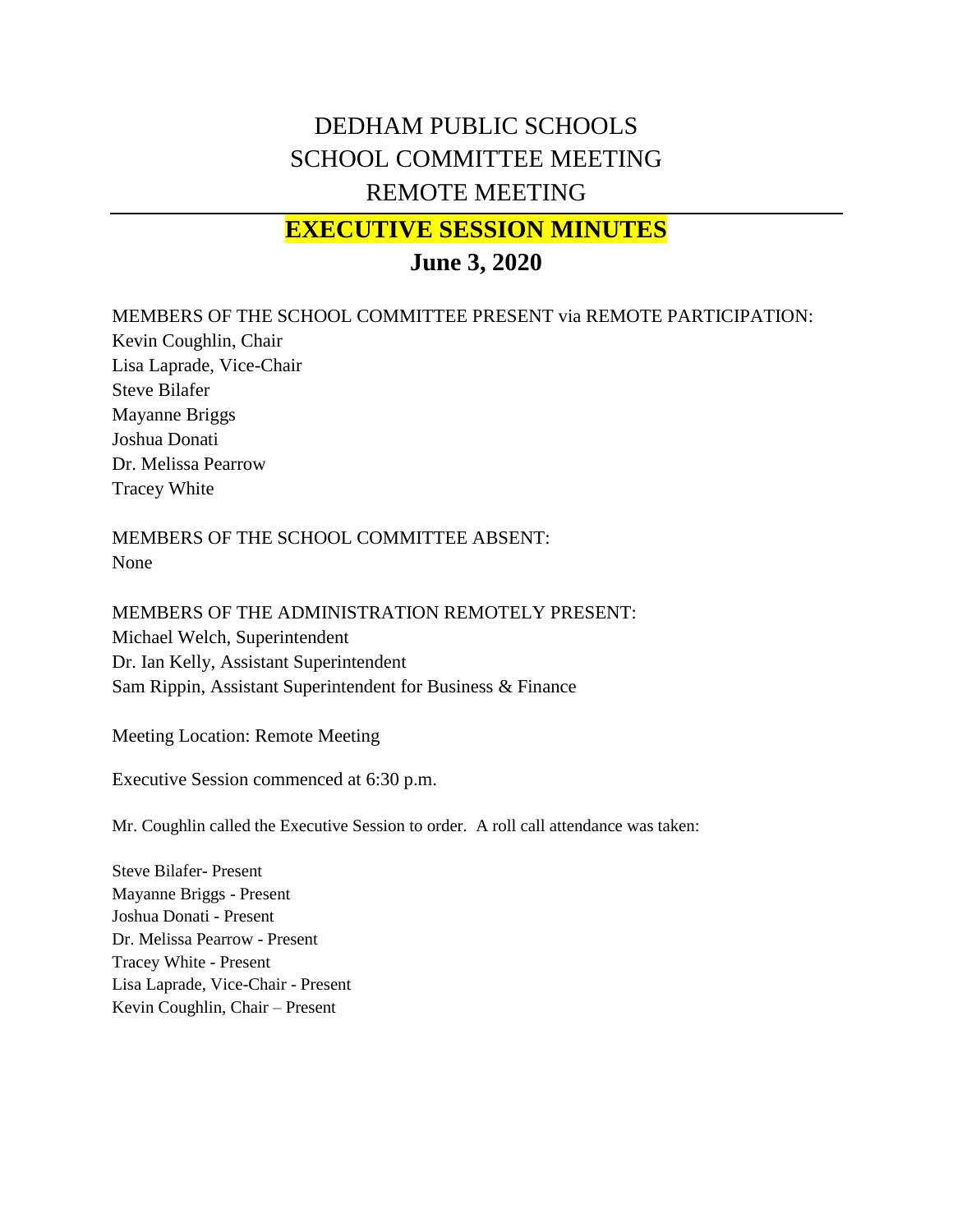Mr. Coughlin explained the reason for tonight's Executive Session was to discuss the Cafeteria Workers contract.

Ms. White explained the Dedham Education Association (DEA) ratified the contract today. Ms. White expressed the Negotiating Subcommittee's concern that there were no cafeteria workers present at the negotiations. The final issue was not related to the financial settlement, but around parking spaces. Mr. Rippin explained there are only eight members who belong to the DEA that are able to ratify the contract.

Supt. Welch explained that the cafeteria workers have gone a full school year without a contract. They are incredibly loyal and hardworking, and he fully supports the contract.

Ms. White stated that the Negotiating Subcommittee voted unanimously to accept the contract.

No further discussion occurred.

Ms. Laprade motioned to approve the Memorandum of Agreement between the Dedham School Committee and the Dedham Education Association Cafeteria Workers Unit dated June 3, 2020 for the three-year period of September 1, 2019 through August 31, 2022, Ms. White second; a roll call vote was taken:

Steve Bilafer- Yes Mayanne Briggs - Yes Joshua Donati - Yes Dr. Melissa Pearrow - Yes Tracey White - Yes Lisa Laprade, Vice-Chair - Yes Kevin Coughlin, Chair - Yes **Motion passed 7-0**

At this time Asst. Supt. for Business & Finance Sam Rippin left the call so the Committee could discuss the renewal of his contract.

Supt. Welch recommended a four year contract for Mr. Rippin. He stated a four year contract would allow a one year overlap to the end of his (the Superintendent's) own contract. Mr. Coughlin agreed that the one year overlap was a good idea.

Mr. Rippin's new salary would be \$148,004.

No further discussion occurred.

Ms. White motioned to approve the contract between the Dedham School Committee and the Assistant Superintendent for Business and Finance Sam Rippin for the four-year period of July 1, 2020 through June 30, 2024, Dr. Pearrow second; a roll call vote was taken: